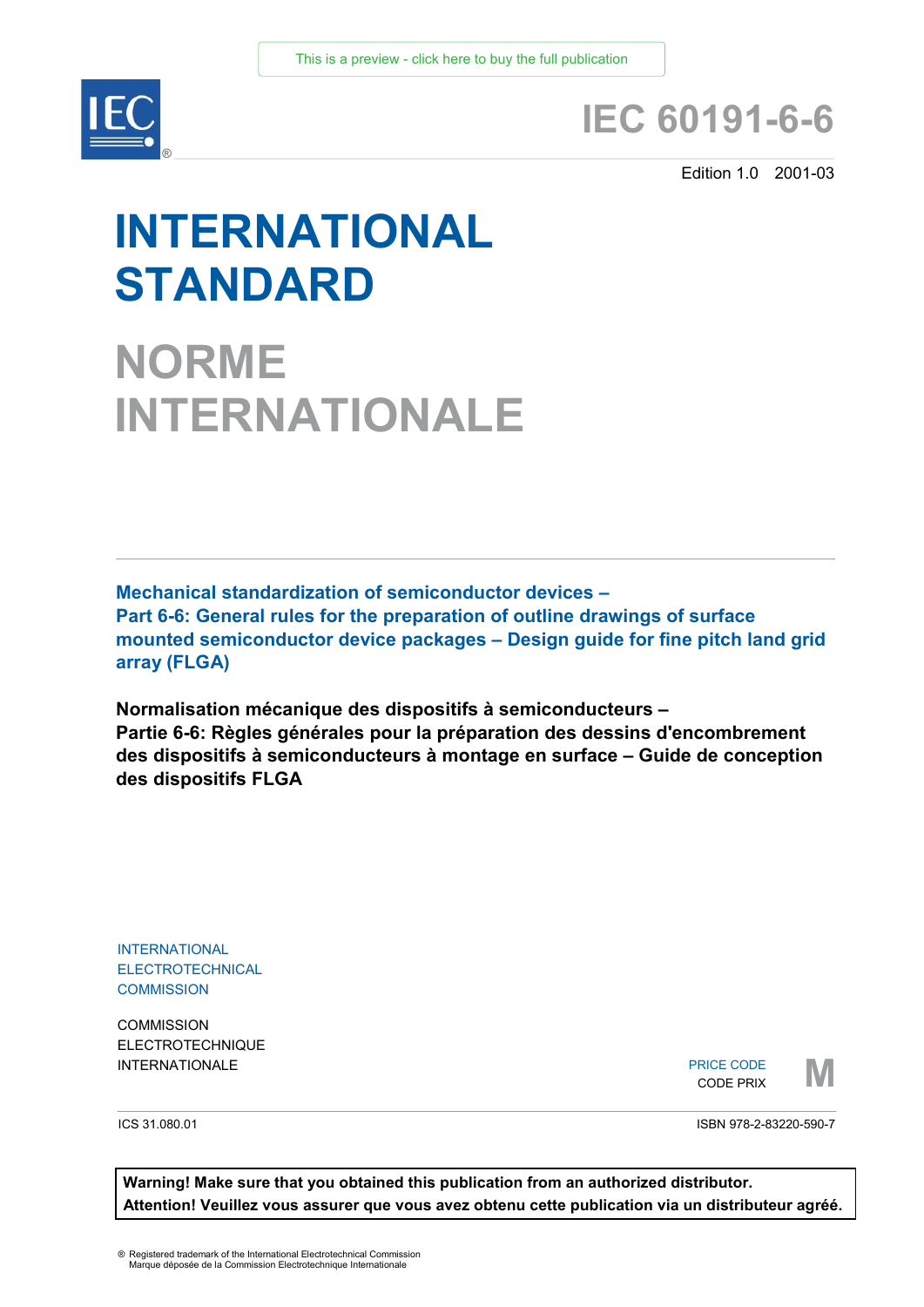#### INTERNATIONAL ELECTROTECHNICAL COMMISSION  $\overline{\phantom{a}}$

#### **MECHANICAL STANDARDIZATION OF SEMICONDUCTOR DEVICES –**

#### **Part 6-6: General rules for the preparation of outline drawings of surface mounted semiconductor device packages – Design guide for fine-pitch land grid array (FLGA)**

#### FOREWORD

- 1) The IEC (International Electrotechnical Commission) is a worldwide organization for standardization comprising all national electrotechnical committees (IEC National Committees). The object of the IEC is to promote international co-operation on all questions concerning standardization in the electrical and electronic fields. To this end and in addition to other activities, the IEC publishes International Standards. Their preparation is entrusted to technical committees; any IEC National Committee interested in the subject dealt with may participate in this preparatory work, International, governmental and non-governmental organizations liaising with the IEC also participate in this preparation. The IEC collaborates closely with the International Organization for Standardization (ISO) in accordance with conditions determined by agreement between the two organizations.
- 2) The formal decisions or agreements of the IEC on technical matters express, as nearly as possible, an international consensus of opinion on the relevant subjects since each technical committee has representation from all interested National Committees.
- 3) The documents produced have the form of recommendations for international use and are published in the form of standards, technical specifications, technical reports or guides and they are accepted by the National Committees in that sense.
- 4) In order to promote international unification, IEC National Committees undertake to apply IEC International Standards transparently to the maximum extent possible in their national and regional standards. Any divergence between the IEC Standard and the corresponding national or regional standard shall be clearly indicated in the latter.
- 5) The IEC provides no marking procedure to indicate its approval and cannot be rendered responsible for any equipment declared to be in conformity with one of its standards.
- 6) Attention is drawn to the possibility that some of the elements of this International Standard may be the subject of patent rights. The IEC shall not be held responsible for identifying any or all such patent rights.

International Standard IEC 60191-6-6 has been prepared by subcommittee 47D: Mechanical standardization of semiconductor devices, of IEC technical committee 47: Semiconductor devices.

This bilingual version (2013-01) corresponds to the monolingual English version, published in 2001-03.

The text of this standard is based on the following documents:

| <b>FDIS</b>  | Report on voting |
|--------------|------------------|
| 47D/404/FDIS | 47D/421/RVD      |

Full information on the voting for the approval of this standard can be found in the report on voting indicated in the above table.

The French version of this standard has not been voted upon.

This publication has been drafted in accordance with the ISO/IEC Directives, Part 3.

The committee has decided that the contents of this publication will remain unchanged until 2003. At this date, the publication will be

- reconfirmed;
- withdrawn:
- replaced by a revised edition, or
- amended.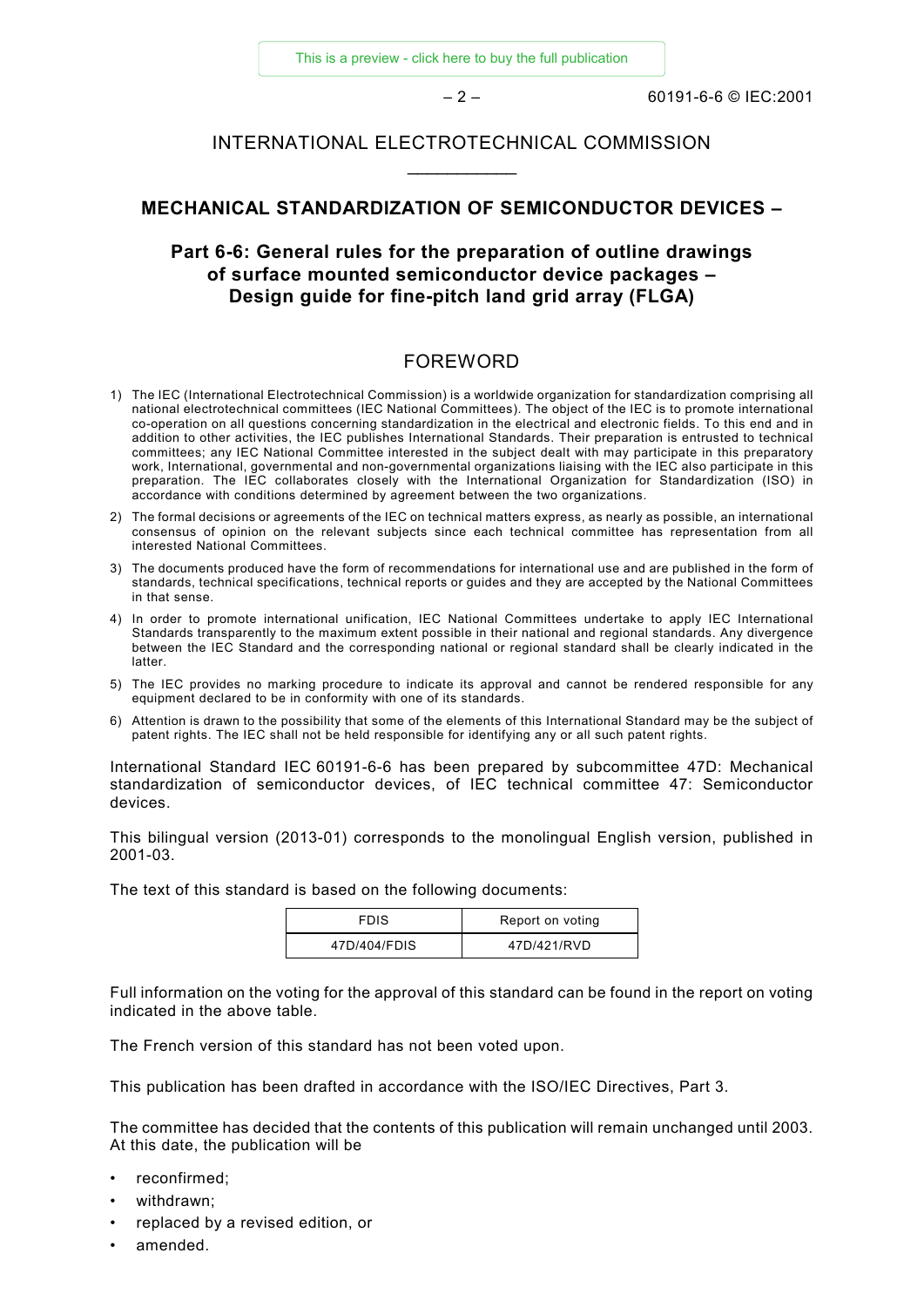$60191-6-6$  © IEC:2001 – 3 –

#### INTRODUCTION

The demand for area array style packages exists because of the multi-functions and high performance of electrical equipment. The objective of this design guide is to standardize outlines and to get interchangeability of FLGA packages. The terminal pitch and package outlines of these fine-pitch array packages are smaller than those of LGA packages.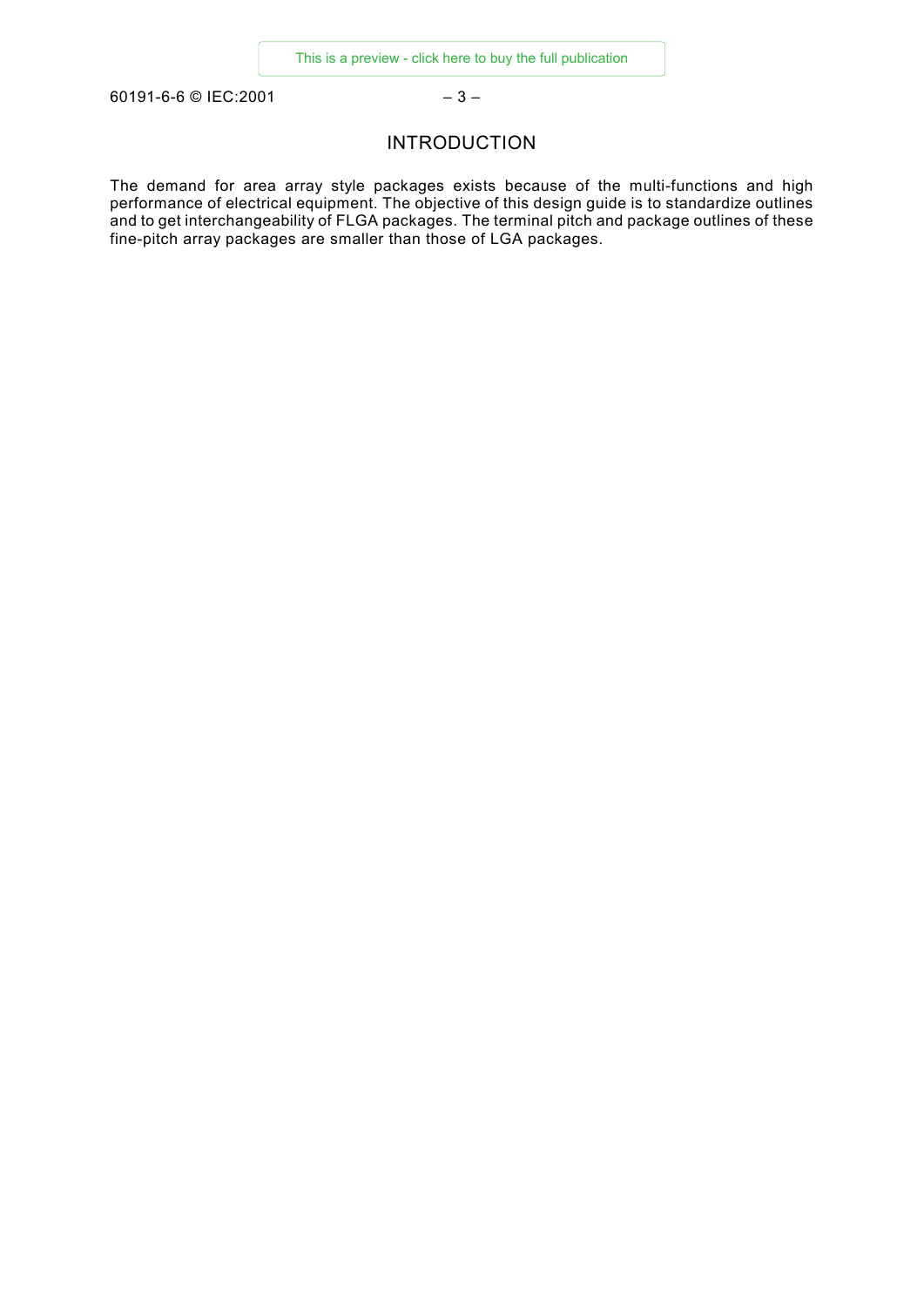#### **MECHANICAL STANDARDIZATION OF SEMICONDUCTOR DEVICES –**

### **Part 6-6: General rules for the preparation of outline drawings of surface mounted semiconductor device packages – Design guide for fine-pitch land grid array (FLGA)**

#### **1 Scope**

This part of IEC 60191 provides common outline drawings and dimensions for all types of structures and composed materials of fine-pitch land grid array (hereinafter called FLGA) whose terminal pitch is less than, or equal to, 0,80 mm and whose package body outline is square.

#### **2 Normative references**

The following normative documents contain provisions which, through reference in this text, constitute provisions of this part of IEC 60191. For dated references, subsequent amendments to, or revisions of, any of these publications do not apply. However, parties to agreements based on this part of IEC 60191 are encouraged to investigate the possibility of applying the most recent editions of the normative documents indicated below. For undated references, the latest edition of the normative document referred to applies. Members of IEC and ISO maintain registers of currently valid International Standards.

IEC 60191 (all parts), *Mechanical standardization of semiconductor devices*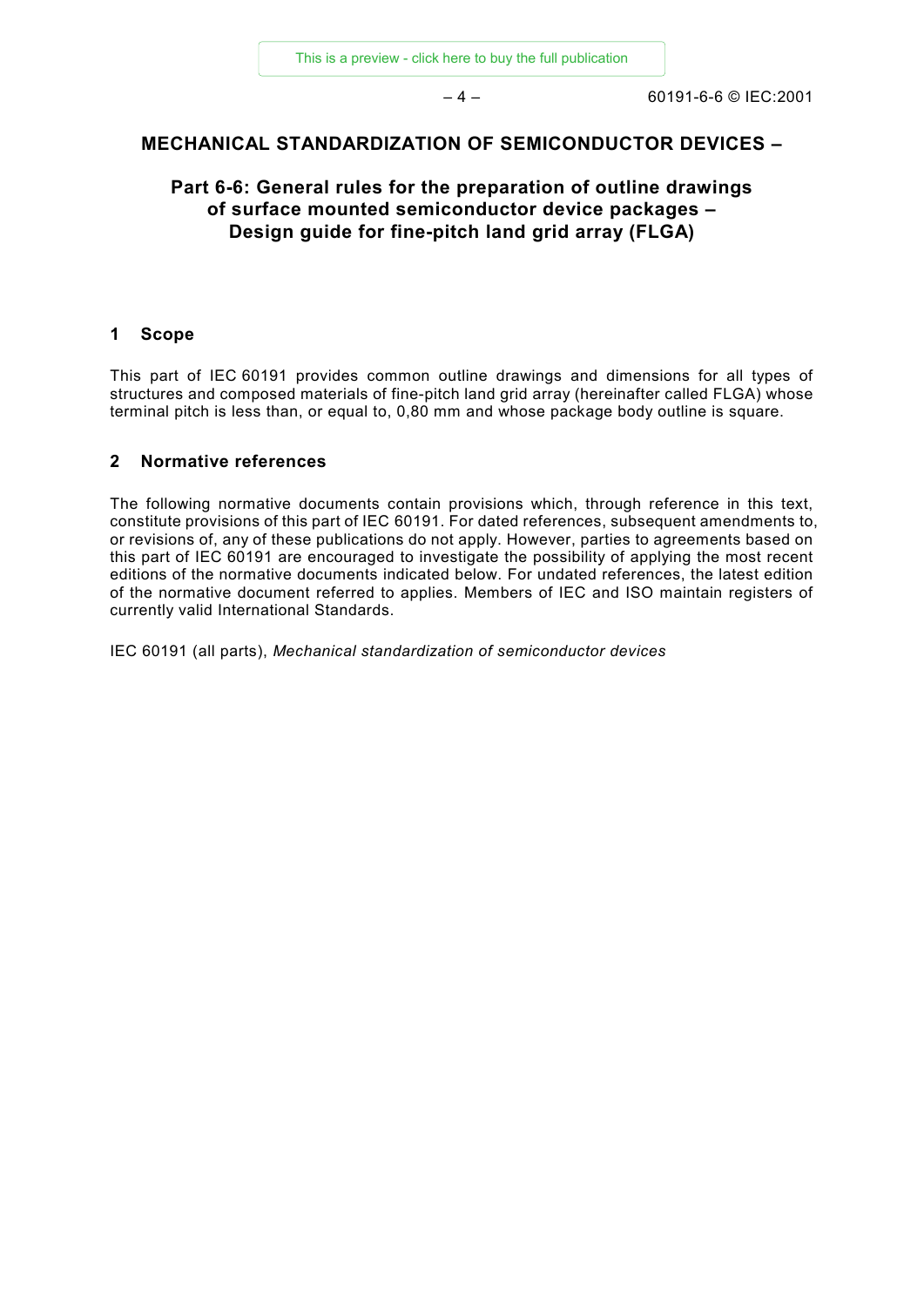[This is a preview - click here to buy the full publication](https://webstore.iec.ch/publication/1010&preview=1)

 $-14 - 60191 - 600191 - 600191 - 600191 - 6000191 - 6000100$ 

#### COMMISSION ÉLECTROTECHNIQUE INTERNATIONALE \_\_\_\_\_\_\_\_\_\_\_

#### **NORMALISATION MÉCANIQUE DES DISPOSITIFS À SEMICONDUCTEURS –**

#### **Partie 6-6: Règles générales pour la préparation des dessins d'encombrement des dispositifs à semiconducteurs à montage en surface – Guide de conception des dispositifs FLGA**

#### AVANT-PROPOS

- 1) La Commission Electrotechnique Internationale (CEI) est une organisation mondiale de normalisation composée de l'ensemble des comités électrotechniques nationaux (Comités nationaux de la CEI). La CEI a pour objet de favoriser la coopération internationale pour toutes les questions de normalisation dans les domaines de l'électricité et de l'électronique. A cet effet, la CEI – entre autres activités – publie des Normes internationales, des Spécifications techniques, des Rapports techniques, des Spécifications accessibles au public (PAS) et des Guides (ci-après dénommés "Publication(s) de la CEI"). Leur élaboration est confiée à des comités d'études, aux travaux desquels tout Comité national intéressé par le sujet traité peut participer. Les organisations internationales, gouvernementales et non gouvernementales, en liaison avec la CEI, participent également aux travaux. La CEI collabore étroitement avec l'Organisation Internationale de Normalisation (ISO), selon des conditions fixées par accord entre les deux organisations.
- 2) Les décisions ou accords officiels de la CEI concernant les questions techniques représentent, dans la mesure du possible, un accord international sur les sujets étudiés, étant donné que les Comités nationaux de la CEI intéressés sont représentés dans chaque comité d'études.
- 3) Les Publications de la CEI se présentent sous la forme de recommandations internationales et sont agréées comme telles par les Comités nationaux de la CEI. Tous les efforts raisonnables sont entrepris afin que la CEI s'assure de l'exactitude du contenu technique de ses publications; la CEI ne peut pas être tenue responsable de l'éventuelle mauvaise utilisation ou interprétation qui en est faite par un quelconque utilisateur final.
- 4) Dans le but d'encourager l'uniformité internationale, les Comités nationaux de la CEI s'engagent, dans toute la mesure possible, à appliquer de façon transparente les Publications de la CEI dans leurs publications nationales et régionales. Toutes divergences entre toutes Publications de la CEI et toutes publications nationales ou régionales correspondantes doivent être indiquées en termes clairs dans ces dernières.
- 5) La CEI n'a prévu aucune procédure de marquage valant indication d'approbation et n'engage pas sa responsabilité pour les équipements déclarés conformes à une de ses Publications.
- 6) L'attention est attirée sur le fait que certains des éléments de la présente Publication de la CEI peuvent faire l'objet de droits de propriété intellectuelle ou de droits analogues. La CEI ne saurait être tenue pour responsable de ne pas avoir identifié de tels droits de propriété et de ne pas avoir signalé leur existence.

La Norme internationale CEI 60191-6-6 a été établie par le sous-comité 47D: Normalisation mécanique des dispositifs à semiconducteurs, du comité d'études 47 de la CEI: Dispositifs à semiconducteurs.

La présente version bilingue (2013-01) correspond à la version anglaise monolingue publiée en 2001-03.

Le texte anglais de cette norme est issu des documents 47D/404/FDIS et 47D/421/RVD.

Le rapport de vote 47D/421/RVD donne toute information sur le vote ayant abouti à l'approbation de cette norme.

La version française n'a pas été soumise au vote.

Cette publication a été rédigée selon les Directives ISO/CEI, Partie 3.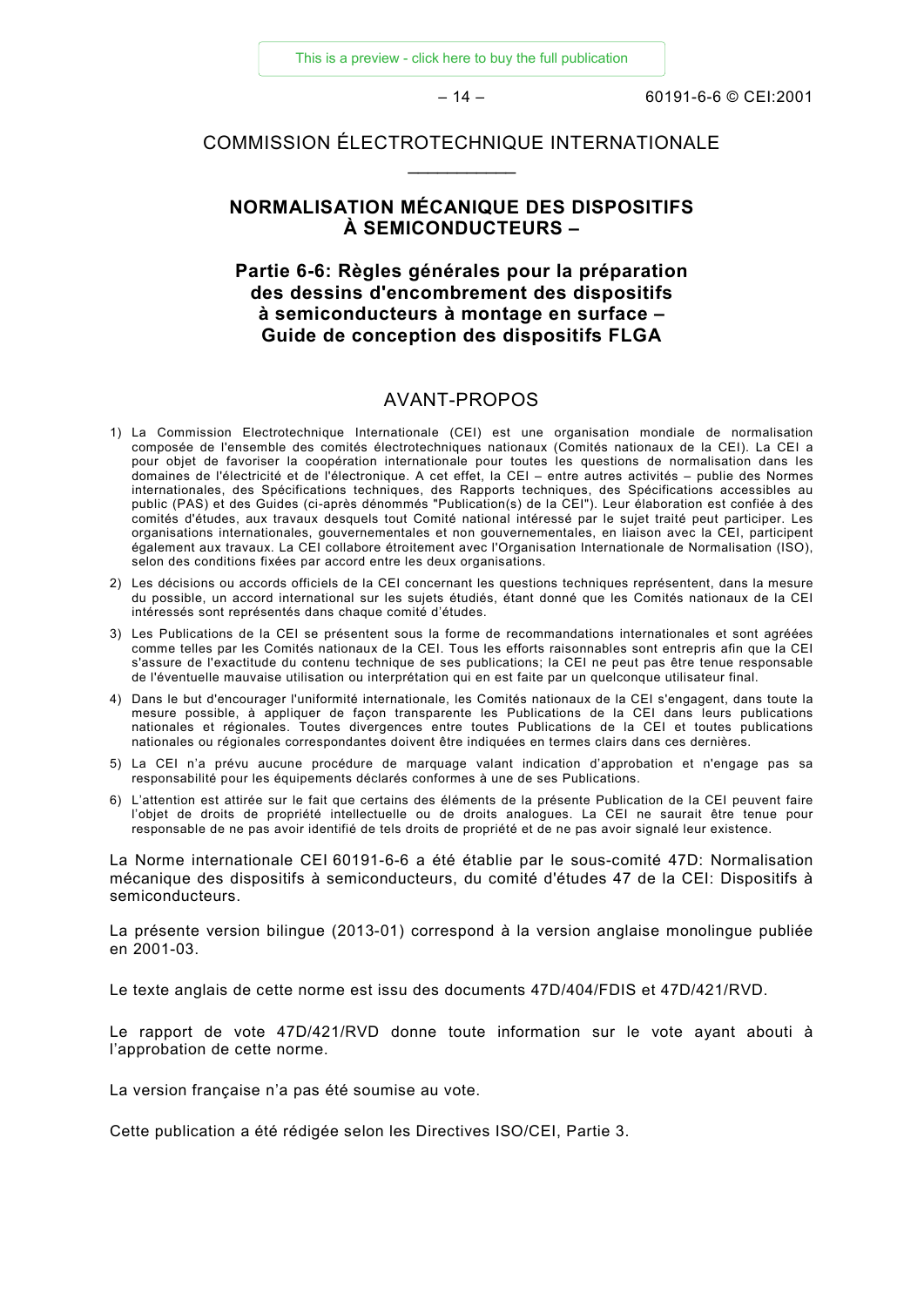60191-6-6 © CEI:2001 - 15 -

Le comité a décidé que le contenu de la présente publication ne sera pas modifié avant 2003. A cette date, la publication sera

- reconduite;
- supprimée;
- remplacée par une édition révisée, ou
- amendée.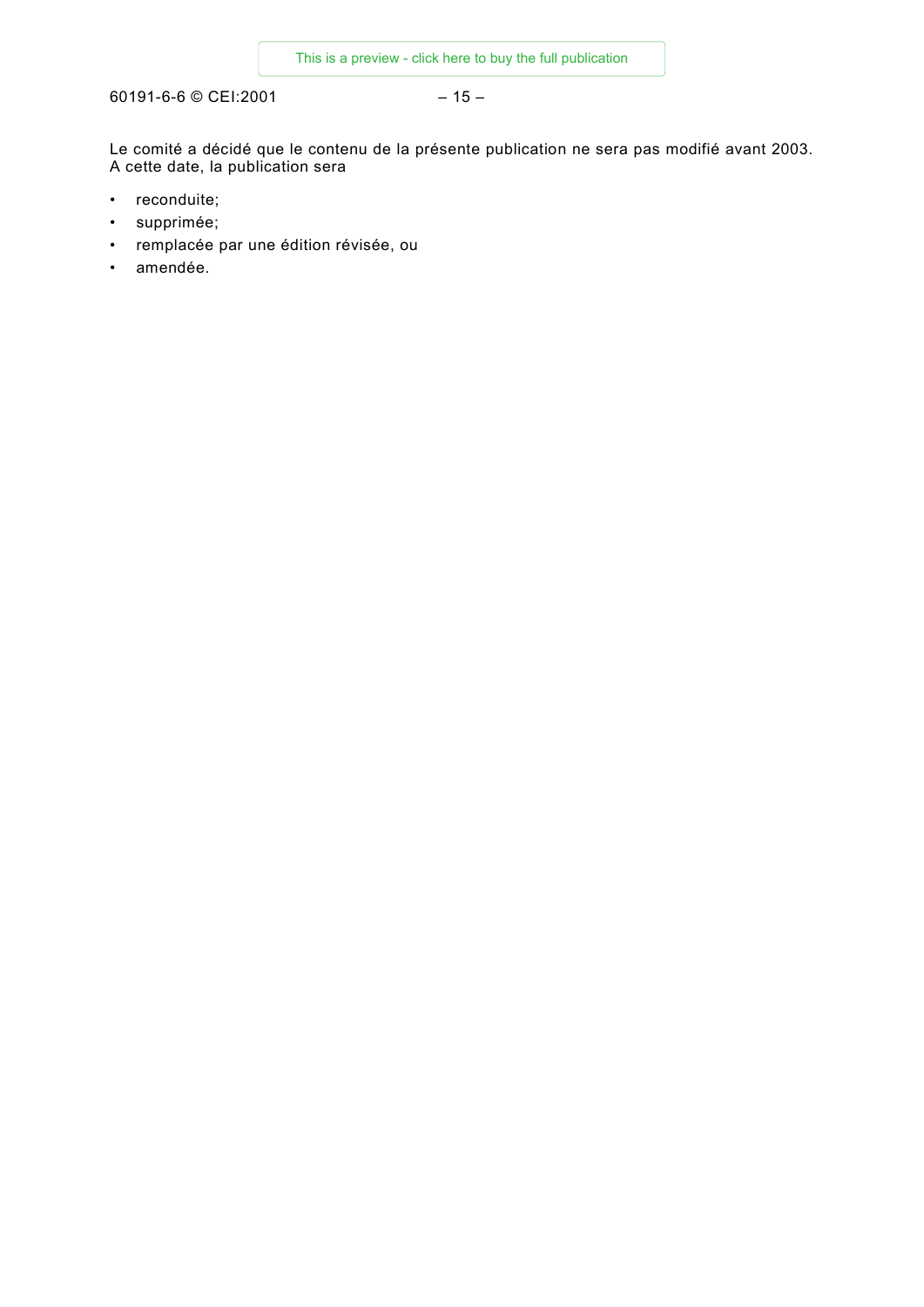– 16 – 60191-6-6 © CEI:2001

#### INTRODUCTION

Une demande existe pour des boîtiers de type à matrice bidimensionnelle en raison des fonctions multiples et des hautes performances des matériels électriques. L'objectif du présent guide de conception est de normaliser les encombrements et d'assurer l'interchangeabilité des boîtiers de type FLGA. Les encombrements des pas des bornes et des boîtiers de ces boîtiers matriciels à pas fins sont inférieurs à ceux des boîtiers LGA.